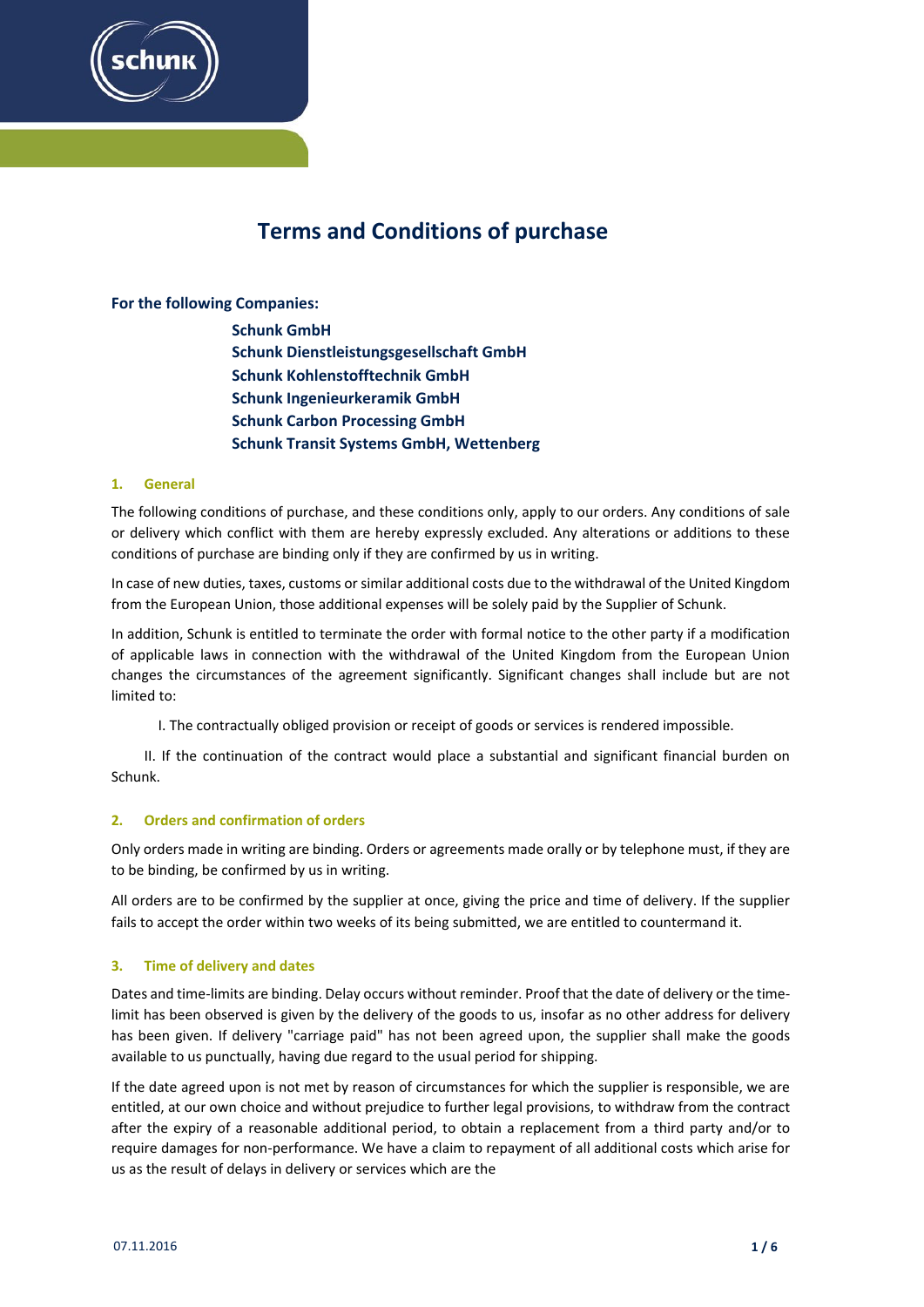

responsibility of the supplier. Acceptance of the late delivery or service does not imply waiver of claims for compensation.

If the delivery time agreed upon is not met, we have in addition a claim for payment of a contractual penalty of 0.1 per cent per working day, up to a maximum of five per cent of the sum contracted. We are entitled to claim a contractual penalty besides fulfilment of the contract. If we have not already reserved the penalty with acceptance, the penalty can be claimed by us until our payment. The asserting of a damage beyond the contractual penalty is not excluded.

If the supplier should foresee difficulties in manufacturing or in obtaining the primary material, and if circumstances arise which the supplier is powerless to affect and which will probably prevent him from making delivery punctually and of the quality agreed upon, the supplier must at once inform our ordering department.

In the case of number of items, weights and measures, the values determined by us on checking the goods on receipt are applicable.

Additional or short shipments, and partial or advance deliveries, require our agreement.

Shipping is carried out at the supplier's risk.

Delivery is to be made carriage paid and/or post-free. Packing charges are to be borne by the supplier.

Transport Insurance is borne by us.

Our regulation, viz., that we are proscriptive SLVS, must be observed unconditionally.

#### **4. Passing of risk**

The supplier bears the risk of damage and loss of the goods until the goods are accepted by us or by our agent at the place where the goods are to be delivered in accordance with the contract.

If a delivery should entail Installation by the supplier, in our works or with third parties, and/or if acceptance should be necessary either under contract or by law, the risk is transferred to us only on acceptance.

## **5. Prices / Off‐Set**

If no different agreements are made in writing, the prices agreed upon are deemed to be fixed prices until delivery.

During unsatisfactory supply or performance we are entitled to withhold our payment in full amount, as far this is not in contradiction to good faith.

## **6. Insolvency of the supplier**

In the event of the supplier's insolvency we are entitled to retain a reasonable sum by way of security, of at least ten per cent of the price agreed upon, until the expiry of the period of limitation for warranty claims.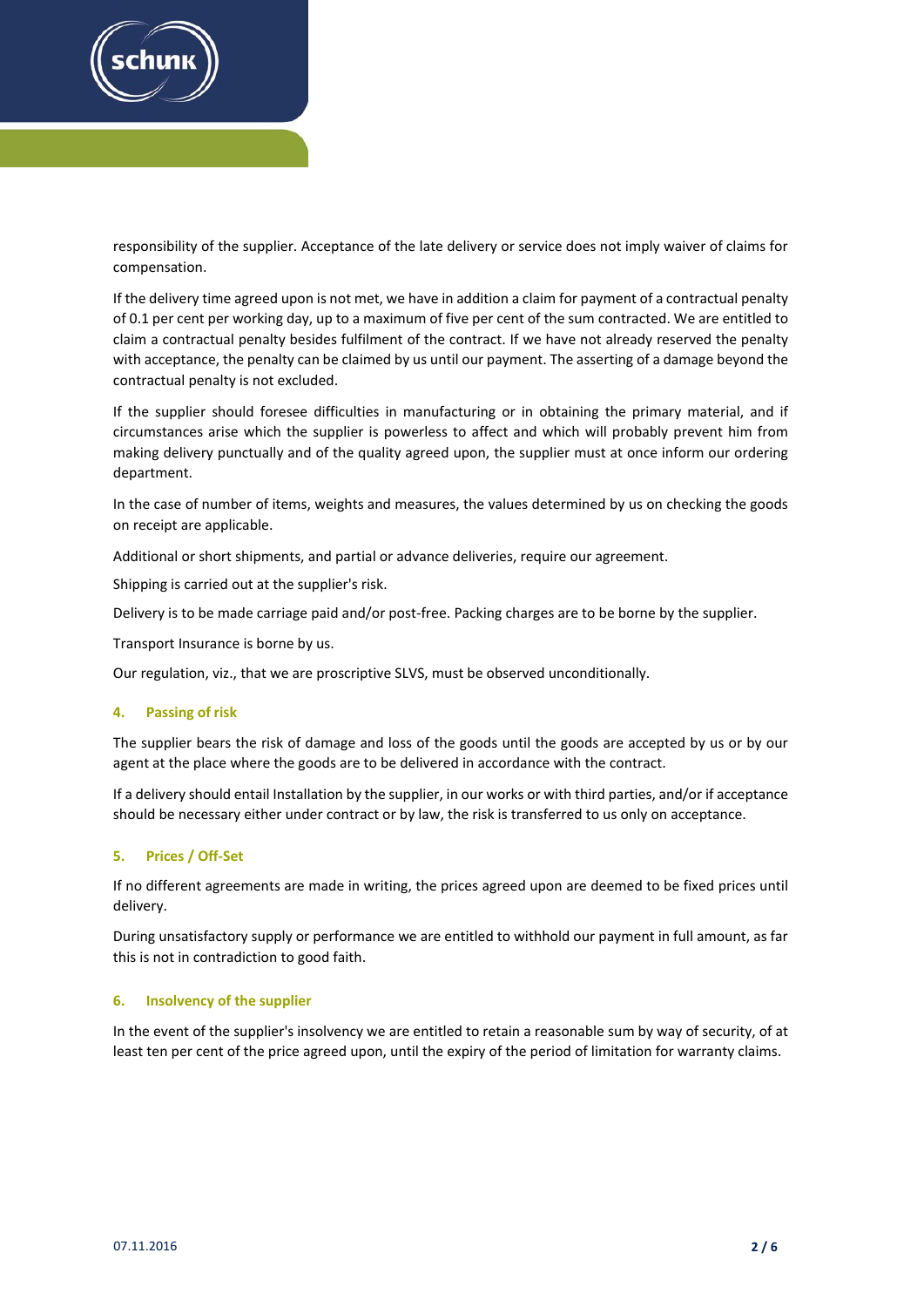

The supplier assigns to us his warranty claims against his primary supplier. We are entitled, in the event of the supplier's insolvency, to disclose this assignment.

In addition, we are entitled to withdraw from Orders for the volume of the goods which have not been fulfilled by this time.

#### **7. Presentation of account and payment**

Accounts are to be submitted by the supplier in duplicate.

Payment is made upon completion of delivery or service and after reception of a correct invoice including purchase number, customer number, quantity, price and part-number.

If payment is made within 14 days of due date a discount of three per cent is agreed upon.

In general, payment is made net cash within 60 days of the account being received and delivery completed.

Payments do not imply that we recognise the delivery or Service as being in accordance with the contract.

#### **8. Guarantee, notification of defects, duty to examine and requirement to give notice of defects**

Technical Specifications as well as performance data specified by the supplier are considered as warranty of their condition.

If there are defects in the technical specifications, or its features guaranteed including guaranteed ratings, operating points, our specification and the performance characteristics in the catalogue of the supplier, we have the right to choose between termination, price reduction, a new delivery, on‐ the‐spot repair or compensation for failure to fulfil the contract. Other claims for compensation remain unaffected.

If a defect is discovered, the supplier also bears the costs of checking and determination of the defect, without prejudice to other, further claims by us.

We are entitled to remove defects at the expense of the supplier and without informing the supplier in advance, if the immediate removal of a defect is justified by reason of a particular need on our part, or if there is reason to suspect that a repair by the supplier would entail a greater expense than a repair by us, or if a repair by the supplier would cause delays which would make it more difficult for us to meet our obligations towards our contractual partner.

We may return to the supplier, at his own cost and his own risk, goods not delivered according to contract.

The supplier commits himself to sign and maintain an appropriate operating and product liability insurance and to submit an Insurance confirmation to us.

The supplier undertakes to carry out a careful check when the goods leave him. He thus waives the fulfilment of the commercial duty to examine and give notice of defects (§§ 377 ff. HGB).

The warranty period runs for two years if not a longer period is required by law.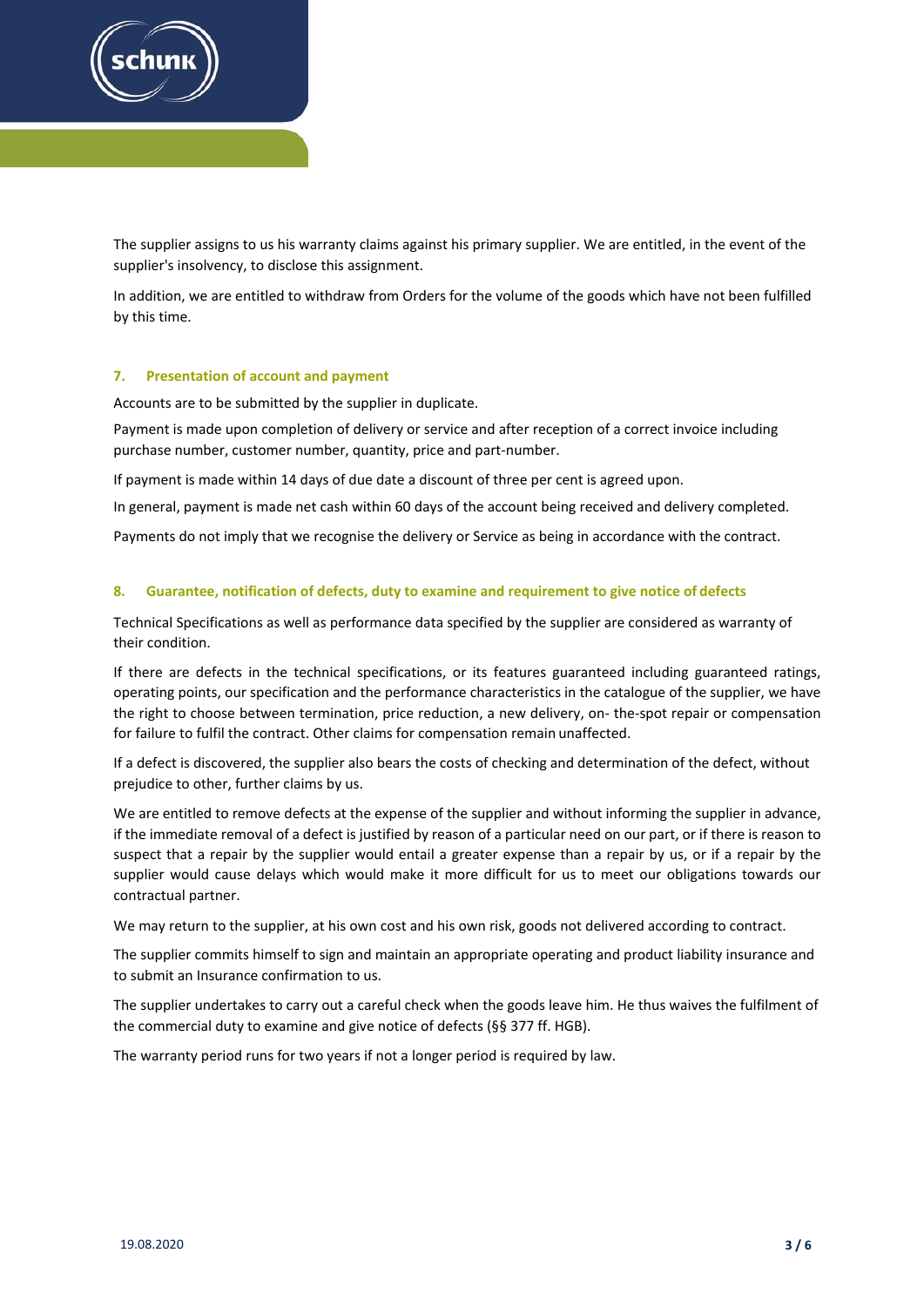

## **9. Liability of the supplier**

We have a claim to compensation for all damage caused us by the supplier in connection with the delivery. This applies in particular to material employed uselessly and to wages paid as the result of concealed defects and to increased costs for meeting the supplier's own delivery dates and other damage resulting from defects. This obligation to render compensation lapses if the supplier shows that the supplier is not at fault (insofar as he is not responsible under provisions of the law even when the supplier is not at fault).

If, owing to a defect in the series, it is not possible or not reasonable to exchange a whole series of contracted items, or of our products in which contracted items have been incorporated (e.g., because error analysis in the individual case is uneconomical, not possible or not reasonable), the supplier shall reimburse the cost, even in respect of that part of the series in question which is technically without defect.

If a defect in the service provided by the supplier gives rise to product liability for us, the supplier releases us from such liability. The supplier shall take over all costs, including costs of recall, arising from product liability.

The supplier is also responsible for damage which is ascribable to inadequate or defective safety measures.

If the supplier is granted the use, processing or treatment of installations or parts of installations, his responsibility for damage to such installations or parts of such installations remains unaffected.

The supplier is obliged, to deliver the ordered products free of rights of third parties. In case of any claims, domestic or foreign, by third parties regarding the infringement of patents, copyrights or other intellectual property, the supplier will indemnify or reimburse us of any costs thereof. This includes legal fees, liquidated damages as well as costs for repair or rework.

## **10. Environment, Energy, Safety, Health**

When delivering the supplier complies with the legal regulations as applicable in the European Union and the Federal Republic of Germany, eg. the REACH regulation (regulation EU number 1907/2006), the law about electrica! and electronic equipment (Electrical and Electronic Equipment Act) as national implementation of the directive 2011/65/EU and the directive 2012/19/EU and the End‐of‐ life Vehicles ACT as national implementation of the EU directive 2000/53/EG.

The supplier shall immediately inform us about relevant changes in the product due to legal regulations, in particular the REACH regulation, its supply availability, use or quality and shall in individual cases agree with us on suitable measures to be taken. This applies as soon as and to the extent to which the supplier realizes that such changes will happen.

The German motor vehicle manufacturers have listed forbidden and undesirable materials and materials requiring to be declared in catalogue VDA 232‐101. The requirementsspecified therein are to be observed by the supplier and to be carried out on his own responsibility.

Where required by law, the CE symbol must be clearly visibly attached as well as the instruction manual, the conformity declaration and a danger analysis has to be transferred to us. In case of partial machinery the instruction manual for partial machinery has to be delivered to us as well as the Installation manual.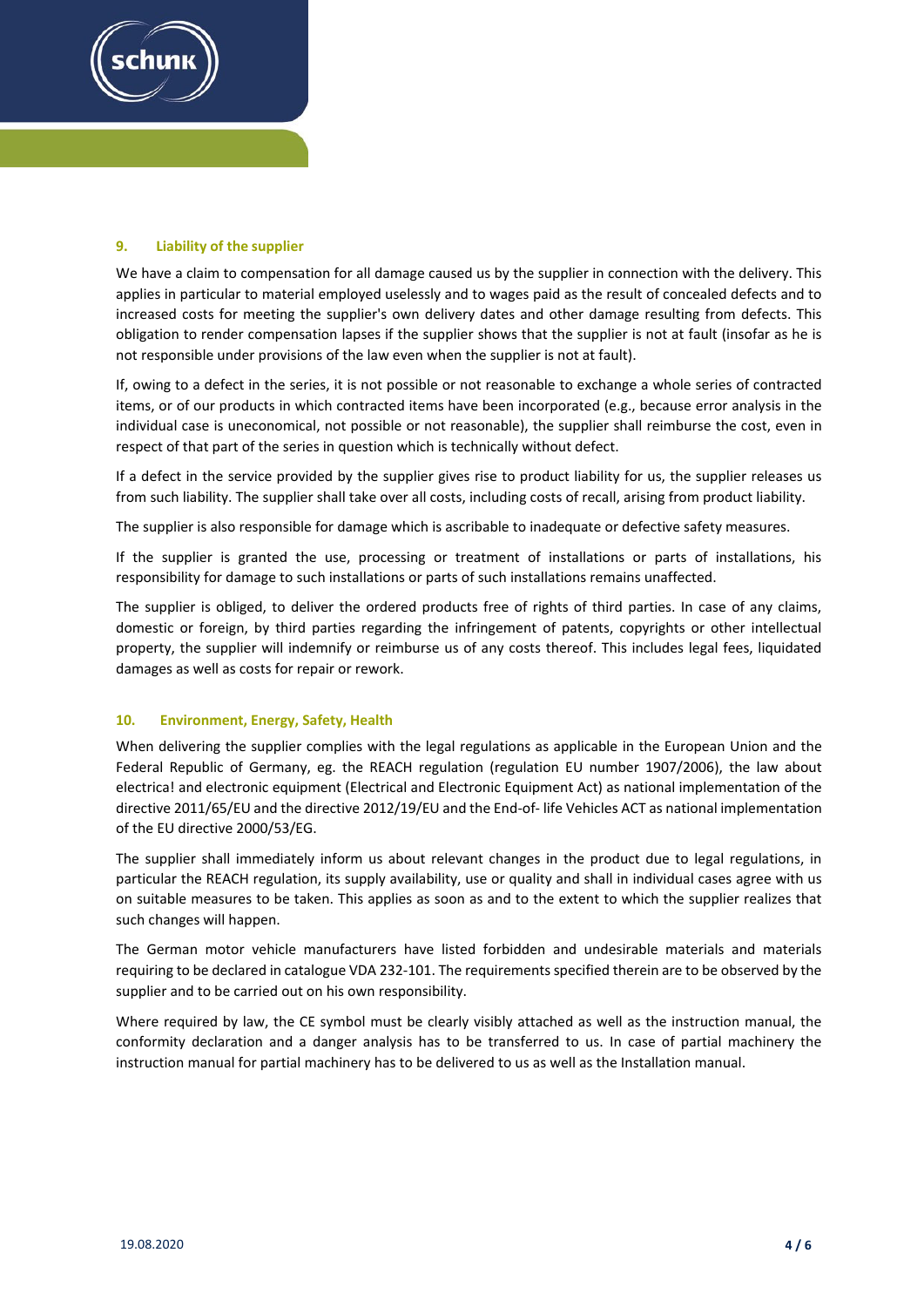

The supplier agrees to an Investigation of the environment, given an appropriate period of notice, by us and/or by customers of Schunk.

Furthermore, the supplier commits himself to a self-employed, optional extension of offers to energy-related products that are more efficient ("economical") alternative items, if possible. Energy efficiency is included as one criterion in the evaluation of offers by SCHUNK. The relevant Information and data of the alternativ products has to be submitted to Schunk.

The supplier shall endeavour to install a certified System of environment and / or energy management, which will cover all the areas of his Operation.

## **11. Material additionally provided, means of production, drawings, etc.**

Material additionally provided and means of production, drawings, models, samples, tools, patterns and the like remain our property. The supplier is liable for loss, mislaying, deterioration or damage, insofar as he is responsible for these. Material and means of production made available to the supplier may not be made available to third parties, transferred, pledged or otherwise utilised without our permission. Goods produced with these materials or means of production are to be delivered only to us.

This also applies to means of production and to tools where the costs of production have been taken over by us, in whole or in part, by agreement.

If the production costs for means of production and tools have been taken over in total by us, then these become our property. Until they have been transferred to us, they are stored for us by the supplier with proper care.

In the case of pro rata costs paid by us, ownership is transferred to us only pro rata, unless we undertake an adjustment of payment between the pro rata and the full cost.

## **12. Minimum wage**

We may incur a liability from sec. 13 MiLoG (Minimum Wage Act) in connection with sec. 14 AEntG (Employee Assignment Law) if and insofar as the contractor or his subcontractors fall to pay the minimum wage (in full). Therefore the contractor warrants that he and his subcontractors pay at least the minimum wage to his or their employees according to MiloG in a timely manner and in full. The contractor shall be responsible for reimbursing us for damages incurred by the client because he is taken to task by employees of the contractor or his subcontractors. Sec. 774 BGB (German Civil Code) shall not be affected.

## **13. References**

The supplier may mention a business connection with us in his publicity literature only if the supplier has express authorisation from us to do so.